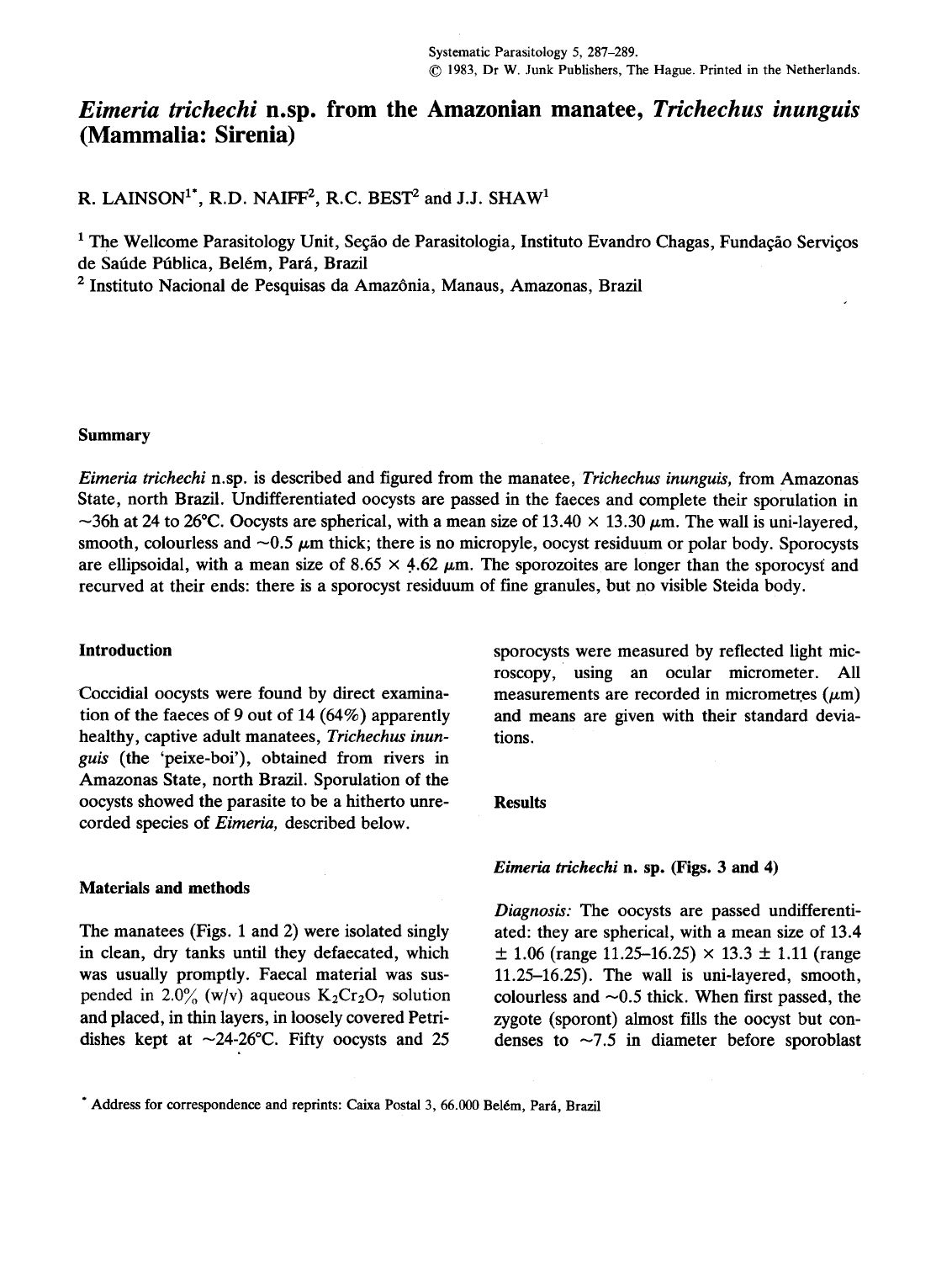







Figs. 1 and 2. The manatee, Trichechus inunguis, isolated in a dry aquarium for the collection of faecal samples. Figs. 3 and 4. Photomicrograph and semi-diagrammatic representation of the mature oocyst of Eimeria trichechi n.sp.